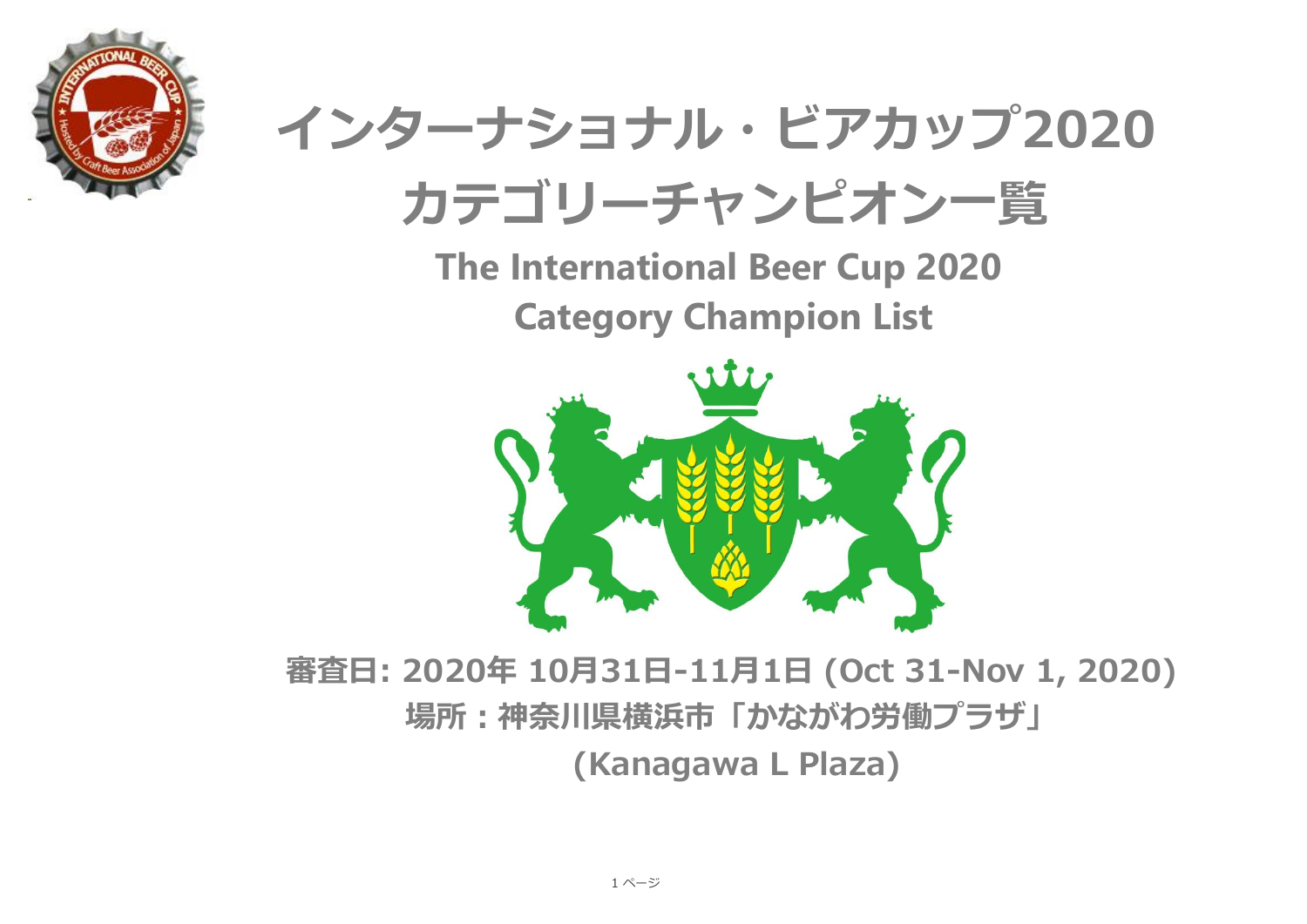

審査実行委員長/Competition Organizer: 山本 祐輔 (Yusuke Yamamoto) 審査アドバイザー/Competition Advisor: 田村 功 (Isao Tamura) 審査委員⻑/Competition Manager: 村林 智 (Satoshi Murabayashi)/小嶋 徹也 (Tetsuya Kojima)

ジャッジ数/Number of Judges: 63 (うち海外/From Overseas: 0) ジャッジ参加国、地域/Participating Countries and Regions: 1 日本 Japan,

出品ビール数/Number of Beer Entries: 602(うち海外/From Overseas: 98) 出品ブルワリー数/Number of Brewery Entries: 152(内海外/From Overseas: 15) ビール出品国、地域/Entering Countries and Regions: 4 オーストラリア、日本、韓国、台湾

Australia, Japan, Republic of Korea, Taiwan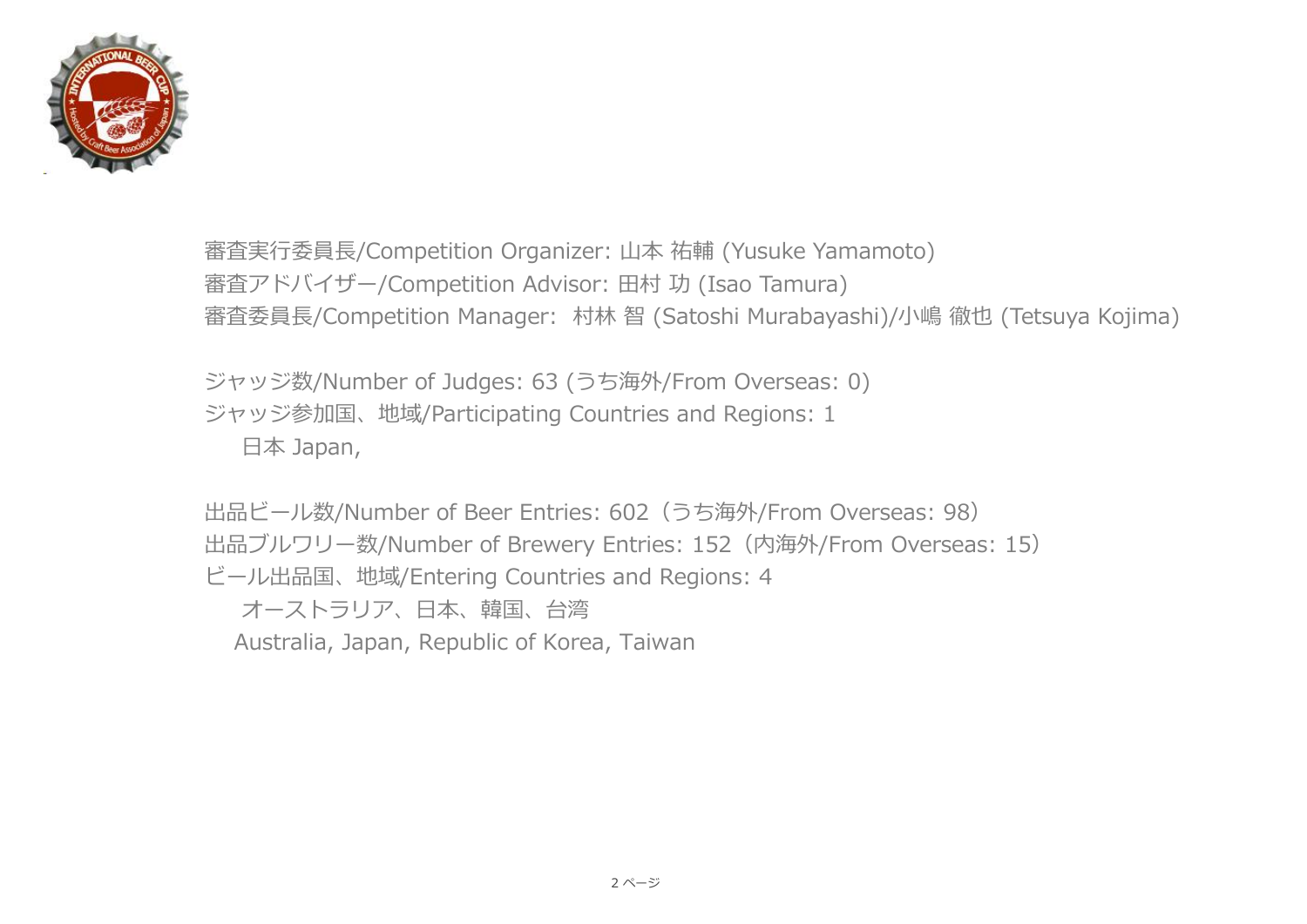| <b>Bottle/Can 部門 / Section</b><br>カテゴリーチャンピオン/ Category Champion |                                  |                              |                                |                            |
|------------------------------------------------------------------|----------------------------------|------------------------------|--------------------------------|----------------------------|
| <b>Bottle/Can 部門 / Section</b>                                   | カテゴリー/Category                   | <b>B.German Heritage</b>     |                                |                            |
| 出品者/Company                                                      | 醸造署名/Brewery                     | ブランド名/Brand                  | ビール名/Beer Name                 | 所在/Country<br>醸造責任者/Brewer |
| 株式会社ブロイハウス大沼                                                     | 大沼ビール                            | 大沼ビール                        | 大沼ラガー                          | 北海道                        |
| Bräuhaus Onuma Co., Ltd.                                         | <b>Onuma Beer</b>                | <b>Onuma Beer</b>            | <b>Onuma Lager</b>             | 蜂矢 寛                       |
| <b>Bottle/Can 部門/Section</b>                                     | カテゴリー/Category                   | <b>C.Belgian Heritage</b>    |                                |                            |
| 出品者/Company                                                      | 醸造署名/Brewery                     | ブランド名/Brand                  | ビール名/Beer Name                 | 所在/Country<br>醸造責任者/Brewer |
| Tsai's Actual Brewing Co., Ltd.                                  |                                  |                              | <b>Tsai's Flanders Red Ale</b> | <b>Taiwan</b>              |
| Tsai's Actual Brewing Co., Ltd.                                  |                                  |                              | <b>Tsai's Flanders Red Ale</b> |                            |
| <b>Bottle/Can 部門/Section</b>                                     | カテゴリー/Category                   | <b>D.American Heritage</b>   |                                |                            |
| 出品者/Company                                                      | 醸造署名/Brewery                     | ブランド名/Brand                  | ビール名/Beer Name                 | 所在/Country<br>醸造責任者/Brewer |
| 有限会社 二軒茶屋餅角屋本店                                                   | 二軒茶屋餅角屋本店                        | 伊勢角屋麦酒                       | <b>Hazy IPA</b>                | 三重                         |
| Nikencyayamochi Kadoya Honten                                    | Nikencyayamochi Kadoya Honten    | <b>ISE KADOYA BEER</b>       | <b>Hazy IPA</b>                | 出口善一                       |
| <b>Bottle/Can 部門 / Section</b>                                   | カテゴリー/Category                   | <b>E.Wheat &amp; Cerials</b> |                                |                            |
| 出品者/Company                                                      | 醸造署名/Brewery                     | ブランド名/Brand                  | ビール名/Beer Name                 | 所在/Country<br>醸造責任者/Brewer |
| 島根ビール株式会社                                                        | 松江ビアへるん醸造所                       | 松江ビアへるん                      | ヴァイツェン                         | 島根                         |
| <b>Shimane Beer Inc.</b>                                         | <b>Matsue Beer Hearn Brewery</b> | <b>Matsue Beer Hearn</b>     | Weizen                         | 谷勲 友田太郎                    |
| <b>Bottle/Can 部門 / Section</b>                                   | カテゴリー/Category                   | <b>F.Fruits &amp; Spices</b> |                                | 所在/Country                 |
| 出品者/Company                                                      | 醸造署名/Brewery                     | ブランド名/Brand                  | ビール名/Beer Name                 | 醸造責任者/Brewer               |
| 株式会社北アルプスブルワリー                                                   | 北アルプスブルワリー                       | 北アルプスブルワリー                   | <b>Coffee PUNCH</b>            | 長野                         |
| <b>NORTHERN ALPS BREWERY Co., Ltd.</b>                           | <b>NORTHERN ALPS BREWERY</b>     | <b>NORTHERN ALPS BREWERY</b> | <b>Coffee PUNCH</b>            | 松浦 周平                      |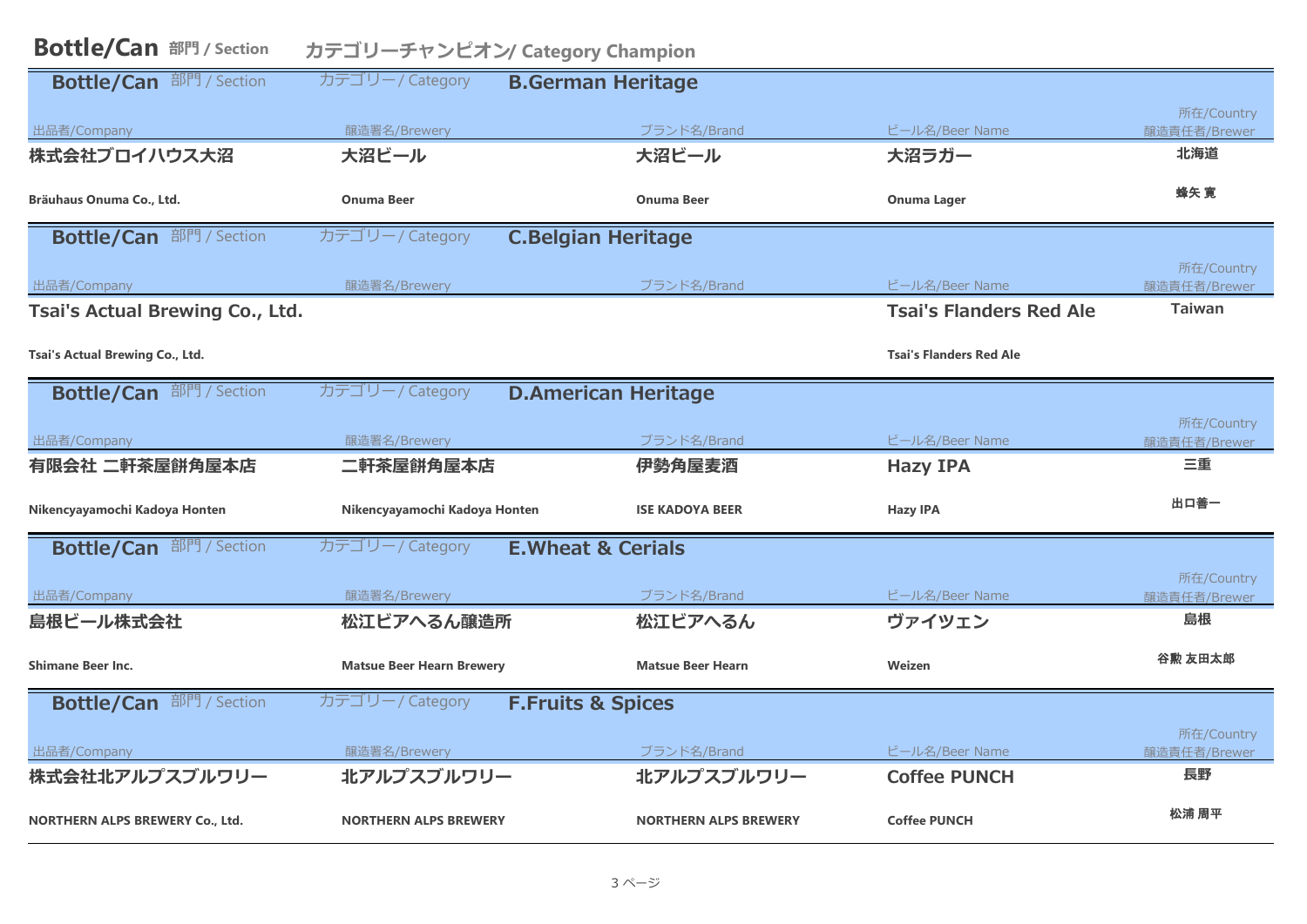| 部門 / Section<br><b>Bottle/Can</b>      | カテゴリー/Category<br><b>G.Aged &amp; Strong</b>  |               |                                                                        |                    |
|----------------------------------------|-----------------------------------------------|---------------|------------------------------------------------------------------------|--------------------|
|                                        |                                               |               |                                                                        | 所在/Country         |
| 出品者/Company                            | 醸造署名/Brewery                                  | ブランド名/Brand   | ビール名/Beer Name                                                         | 醸造責任者/Brewer       |
| <b>Jim &amp; Dad's Brewing Company</b> | <b>Jim &amp; Dad's Brewing Company</b>        | Jim & Dad's   | <b>Bourbon Barrel Aged</b>                                             | <b>Taiwan</b>      |
| Jim & Dad's Brewing Company            | Jim & Dad's Brewing Company                   | Jim & Dad's   | <b>Imperial Red Ale</b><br><b>Bourbon Barrel Aged Imperial Red Ale</b> | <b>Jim Sung</b>    |
| 部門 / Section<br><b>Bottle/Can</b>      | カテゴリー/Category<br><b>H.Microbic Fermented</b> |               |                                                                        |                    |
|                                        |                                               |               |                                                                        | 所在/Country         |
| 出品者/Company                            | 醸造署名/Brewery                                  | ブランド名/Brand   | ビール名/Beer Name                                                         | 醸造責任者/Brewer       |
| LONG SUN BREWING CO., LTD.             | LONG SUN BREWING CO., LTD. SUNMAI             |               | <b>SUNMAI Magau Gose</b>                                               | <b>Taiwan</b>      |
| LONG SUN BREWING CO., LTD.             | LONG SUN BREWING CO., LTD.                    | <b>SUNMAI</b> | <b>SUNMAI Magau Gose</b>                                               | <b>Marcie Chan</b> |
| 部門 / Section<br><b>Bottle/Can</b>      | カテゴリー/Category<br><b>J.Japan Origin</b>       |               |                                                                        |                    |
|                                        |                                               |               |                                                                        | 所在/Country         |
| 出品者/Company                            | 醸造署名/Brewery                                  | ブランド名/Brand   | ビール名/Beer Name                                                         | 醸造責任者/Brewer       |
| Brewlab.108                            | Brewlab.108                                   | Brewlab.108   | #006 Koji ~White Snake                                                 | 山形                 |
| Brewlab.108                            | Brewlab.108                                   | Brewlab.108   | $\sim$<br>#006 Koji ~White Snake~                                      | 加藤克明               |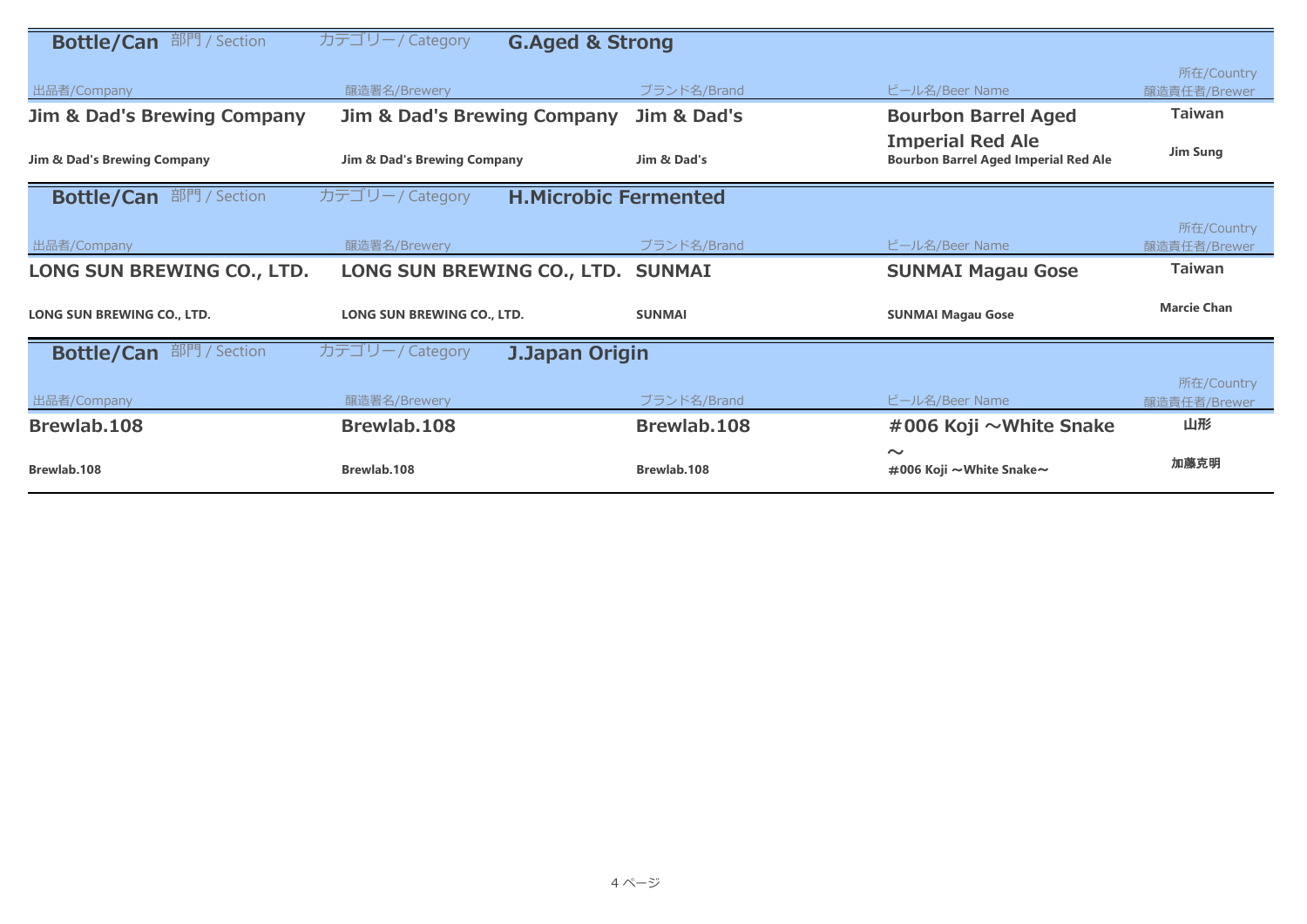| <b>keq</b> 部門 / Section             |                                     | カテゴリーチャンピオン/ Category Champion                        |                     |                            |
|-------------------------------------|-------------------------------------|-------------------------------------------------------|---------------------|----------------------------|
| <b>keg</b> 部門 / Section             | カテゴリー/Category                      | <b>B.German Heritage</b>                              |                     |                            |
| 出品者/Company                         | 醸造署名/Brewery                        | ブランド名/Brand                                           | ビール名/Beer Name      | 所在/Country<br>醸造責任者/Brewer |
| 鈴廣かまぼこ株式会社                          | 箱根ビール醸造所                            | 箱根ビール                                                 | 箱根ピルス               | 神奈川                        |
| Suzuhiro Kamaboko Co., Ltd.         | <b>Hakone Beer Brewery</b>          | <b>Hakone Beer</b>                                    | <b>Hakone Pils</b>  | 廣田覚                        |
| <b>Keq</b> 部門 / Section             | カテゴリー/Category                      | <b>C.Belgian Heritage</b>                             |                     |                            |
| 出品者/Company                         | 醸造署名/Brewery                        | ブランド名/Brand                                           | ビール名/Beer Name      | 所在/Country<br>醸造責任者/Brewer |
| 明石ビール株式会社                           | 明石ビール株式会社                           | 明石ビール                                                 | セゾン                 | 兵庫                         |
| <b>AKASHI BEER Co., Ltd.</b>        | <b>AKASHI BEER Co., Ltd.</b>        | <b>AKASHI BEER</b>                                    | <b>Saison</b>       | 橋本聡                        |
| <b>Keg</b> 部門 / Section             | カテゴリー/Category                      | <b>D.American Heritage</b>                            |                     |                            |
| 出品者/Company                         | 醸造署名/Brewery                        | ブランド名/Brand                                           | ビール名/Beer Name      | 所在/Country<br>醸造責任者/Brewer |
| <b>Goose Island Brewhouse Seoul</b> |                                     | Goose Island Brewhouse Seoul Goose Island Brewing co. | <b>Aseuray</b>      | <b>Republic of Korea</b>   |
| <b>Goose Island Brewhouse Seoul</b> | <b>Goose Island Brewhouse Seoul</b> | <b>Goose Island Brewing co.</b>                       | <b>Aseuray</b>      | <b>Changhyeon Lee</b>      |
| <b>Keg</b> 部門 / Section             | カテゴリー/Category                      | <b>E.Wheat &amp; Cerials</b>                          |                     |                            |
| 出品者/Company                         | 醸造署名/Brewery                        | ブランド名/Brand                                           | ビール名/Beer Name      | 所在/Country<br>醸造責任者/Brewer |
| 富士観光開発株式会社                          | 富士桜高原麦酒                             | 富士桜高原麦酒                                               | ヴァイツェン              | 山梨                         |
| Fuji Kanko Kaihatsu Co., Ltd.       | <b>Fujizakura Heights Beer</b>      | <b>Fujizakura Heights Beer</b>                        | <b>WEIZEN</b>       | 宮下天通                       |
| <b>Keg</b> 部門 / Section             | カテゴリー/Category                      | <b>F.Fruits &amp; Spices</b>                          |                     |                            |
| 出品者/Company                         | 醸造署名/Brewery                        | ブランド名/Brand                                           | ビール名/Beer Name      | 所在/Country<br>醸造責任者/Brewer |
| 株式会社ブルーミン                           | <b>BREWMIN'</b>                     | <b>BREWMIN'</b>                                       | <b>Berry market</b> | 富山                         |
| <b>BREWMIN Co., Ltd.</b>            | <b>BREWMIN'</b>                     | <b>BREWMIN'</b>                                       | <b>Berry market</b> | 山本悠貴                       |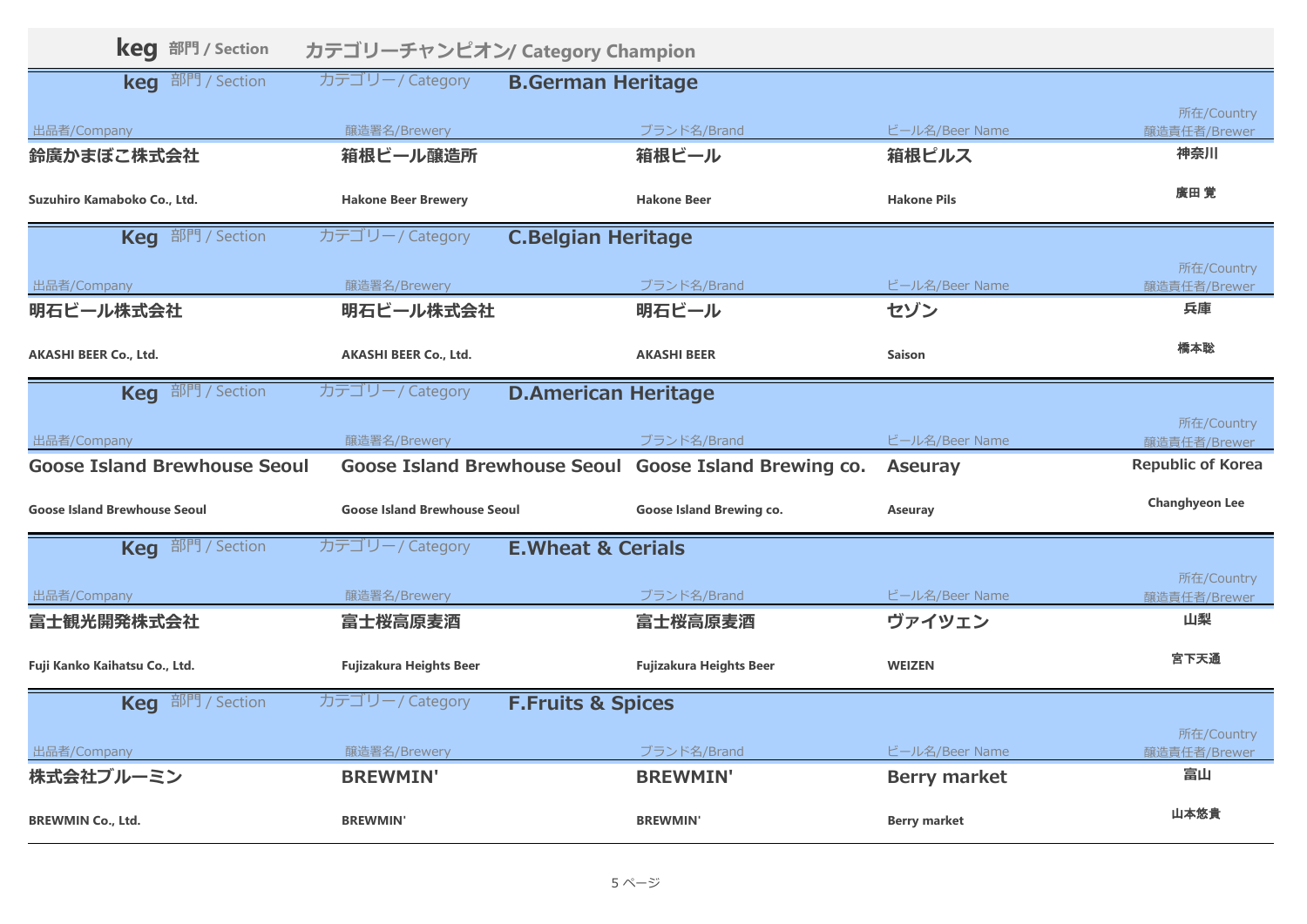| <b>Keg</b> 部門 / Section                                                 | カテゴリー/Category<br><b>G.Aged &amp; Strong</b>       |                            |                                                       |                            |
|-------------------------------------------------------------------------|----------------------------------------------------|----------------------------|-------------------------------------------------------|----------------------------|
|                                                                         |                                                    |                            |                                                       | 所在/Country                 |
| 出品者/Company                                                             | 醸造署名/Brewery<br><b>AJBCO</b>                       | ブランド名/Brand                | ビール名/Beer Name<br><b>Rhubarb Sunrise</b>              | 醸造責任者/Brewer<br>長野         |
| <b>Anglo Japanese Brewing</b><br>Company合同会社                            |                                                    |                            |                                                       |                            |
| <b>Anglo Japanese Brewing Company</b>                                   | <b>AJBCO</b>                                       |                            | <b>Rhubarb Sunrise</b>                                | リヴシートーマス                   |
| <b>keg</b> 部門 / Section                                                 | カテゴリー/Category<br><b>H.Microbic Fermented</b>      |                            |                                                       |                            |
|                                                                         |                                                    |                            |                                                       | 所在/Country                 |
| 出品者/Company                                                             | 醸造署名/Brewery                                       | ブランド名/Brand                | ビール名/Beer Name                                        | 醸造責任者/Brewer               |
| <b>Zhang Men Brewing Company</b>                                        | <b>Zhang Men Brewing Company</b>                   | 掌門Zhang Men                | 愛你一萬年, Love Beer                                      | <b>Taiwan</b>              |
| <b>Zhang Men Brewing Company</b>                                        | <b>Zhang Men Brewing Company</b>                   | 掌門Zhang Men                | <b>Forever</b><br>愛你一萬年, Love Beer Forever            | 蔡亞佑,張鈞凱,楊琇卉,<br>李泰寰        |
| <b>Keg</b> 部門 / Section                                                 | カテゴリー/Category<br><b>J.Japan Origin</b>            |                            |                                                       |                            |
|                                                                         |                                                    |                            |                                                       | 所在/Country                 |
| 出品者/Company                                                             | 醸造署名/Brewery                                       | ブランド名/Brand                | ビール名/Beer Name                                        | 醸造責任者/Brewer               |
| 木内酒造合資会社                                                                | 木内酒造 額田醸造所                                         | 常陸野ネストビール                  | 常陸野ネストビール YUZU                                        | 茨城                         |
| Kiuchi Brewery Inc.                                                     | <b>Kiuchi Nukada Brewery</b>                       | <b>HITACHINO NEST BEER</b> | <b>LAGER</b><br><b>HITACHINO NEST BEER YUZU LAGER</b> | 谷幸治                        |
| <b>Keq</b> 部門 / Section<br>カテゴリー/Category<br><b>K.Other Specialties</b> |                                                    |                            |                                                       |                            |
|                                                                         |                                                    |                            |                                                       | 所在/Country                 |
| 出品者/Company                                                             | 醸造署名/Brewery                                       | ブランド名/Brand                | ビール名/Beer Name                                        | 醸造責任者/Brewer               |
| 株式会社スモークビアファクトリー                                                        | <b>NAMACHAW Brewing</b>                            |                            | なまちゃんのラオホ                                             | 東京                         |
| <b>Smoke Beer Factory</b>                                               | <b>NAMACHA N Brewing</b>                           |                            | Namachan no Rauch                                     | 米澤 美里                      |
| <b>Keq</b> 部門 / Section                                                 | カテゴリー/Category<br><b>L.Free Style</b>              |                            |                                                       |                            |
| 出品者/Company                                                             | 醸造署名/Brewery                                       | ブランド名/Brand                | ビール名/Beer Name                                        | 所在/Country<br>醸造責任者/Brewer |
| 株式会社CRAFT BEER BASE                                                     | <b>CRAFT BEER BASE Brewing Lab CRAFT BEER BASE</b> |                            | QS 003 白麹Gose                                         | 大阪                         |
| <b>CRAFT BEER BASE Co., Ltd.</b>                                        | <b>CRAFT BEER BASE Brewing Lab</b>                 | <b>CRAFT BEER BASE</b>     | QS 003 White Koji Gose                                | 阿部 淳哉                      |